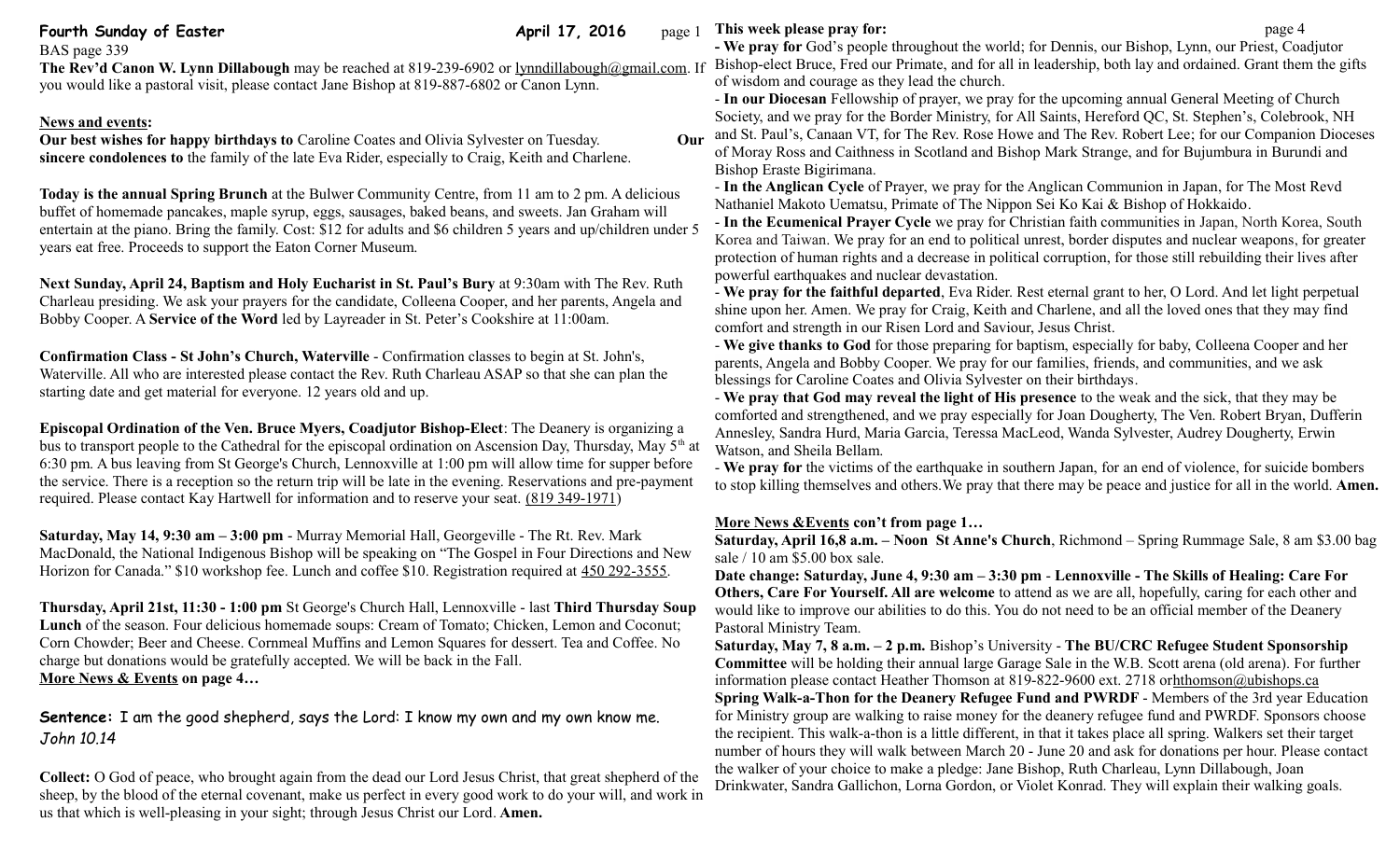**A Reading from the Book of Acts…**Now the apostles and the believers who were in Judea heard that the Gentiles had also accepted the word of God.<sup>2</sup>So when Peter went up to Jerusalem, the circumcised believers criticized him,<sup>3</sup>saying, "Why did you go to uncircumcised men and eat with them?"<sup>4</sup>Then Peter began to explain it to them, step by step, saying,<sup>54</sup> was in the city of Joppa praying, and in a trance I saw a vision. There was something like a large sheet coming down from heaven, being lowered by its four corners; and it came close to me.<sup>6</sup>As I looked at it closely I saw four-footed animals, beasts of prey, reptiles, and birds of the air.<sup>7</sup>I also heard a voice saying to me, 'Get up, Peter; kill and eat.'<sup>8</sup>But I replied, 'By no means, Lord; for nothing profane or unclean has ever entered my mouth.<sup>9</sup>But a second time the voice answered from heaven, 'What God has made clean, you must not call profane.'<sup>10</sup>This happened three times; then everything was pulled up again to heaven.<sup>11</sup>At that very moment three men, sent to me from Caesarea, arrived at the house where we were.<sup>12</sup>The Spirit told me to go with them and not to make a distinction between them and us. These six brothers also accompanied me, and we entered the man's house.<sup>13</sup>He told us how he had seen the angel standing in his house and saying, 'Send to Joppa and bring Simon, who is called Peter;<sup>14</sup>he will give you a message by which you and your entire household will be saved.'<sup>15</sup>And as I began to speak, the Holy Spirit fell upon them just as it had upon us at the beginning.<sup>16</sup>And I remembered the word of the Lord, how he had said, 'John baptized with water, but you will be baptized with the Holy Spirit.'<sup>17</sup>If then God gave them the same gift that he gave us when we believed in the Lord Jesus Christ, who was I that I could hinder God?"<sup>18</sup>When they heard this, they were silenced. And they praised God, saying, "Then God has given even to the Gentiles the repentance that leads to life." *Acts 11:1-18* 

#### **Psalm 148** BAS page 907

**A Reading from the Revelation to John…**Then I saw a new heaven and a new earth; for the first heaven and the first earth had passed away, and the sea was no more.<sup>2</sup>And I saw the holy city, the new Jerusalem, coming down out of heaven from God, prepared as a bride adorned for her husband.<sup>3</sup>And I heard a loud voice from the throne saying, "See, the home of God is among mortals. He will dwell with them as their God; they will be his peoples, and God himself will be with them; <sup>4</sup>he will wipe every tear from their eyes. Death will be no more; mourning and crying and pain will be no more, for the first things have passed away."<sup>5</sup>And the one who was seated on the throne said, "See, I am making all things new." Also he said, "Write this, for these words are trustworthy and true."<sup>6</sup>Then he said to me, "It is done! I am the Alpha and the Omega, the beginning and the end. To the thirsty I will give water as a gift from the spring of the water of life. *Revelation 21:1-6*

**The Holy Gospel of our Lord Jesus Christ according to John…**<sup>31</sup>When he had gone out, Jesus said, "Now the Son of Man has been glorified, and God has been glorified in him.<sup>32</sup>If God has been glorified in him, God will also glorify him in himself and will glorify him at once.<sup>33</sup>Little children, I am with you only a little longer. You will look for me; and as I said to the Jews so now I say to you, 'Where I am going, you cannot come.'<sup>34</sup>I give you a new commandment, that you love one another. Just as I have loved you, you also should love one another.<sup>35</sup>By this everyone will know that you are my disciples, if you have love for one another." *John 13:31-35*

**Reflection:** In the gospel lesson, Jesus told the Apostles that the defining mark of their life as his disciples was to be their love for one another. He told them, "Just as I have loved you, you also should love one

another" (Jn. 13:34). He had in mind a very specific kind of love. In fact, he demonstrated that love for them earlier when he washed their feet. It was a kind of love that was so different from what they expected that Peter insisted, "You will never wash my feet" (Jn. 13:8). It was the quality of love that God shared with Jesus. It was the quality of love that Jesus had shown to them. And it was the quality of love that Jesus commanded them to show one another.

It is the willingness to humble ourselves to do for one another what we would not normally do. It is the decision to give ourselves away for the sake of one another. It is the commitment that our lives are to be lived not just for ourselves, but for the benefit of one another. It is a love that is incredibly difficult. It is the ultimate "tough love." The love that Jesus modeled is a love that is willing to do whatever it takes to meet the needs of one another. It is a love that leads us to make sacrifices for one another, even when it is unconventional, or inconvenient, or even uncomfortable. The love that Jesus commanded has always been tough love. This is one of the most important ways that we can bear witness to our new life through faith in Jesus Christ. In our day and time, Christians are divided by race, divided by class, divided by politics, divided by dogma. All of these divisions contradict what Jesus said should be our defining trait: "By this everyone will know that you are my disciples, if you have love for one another" (Jn. 13:35). Because we come from different perspectives and backgrounds, the kind of love Jesus commanded us to show one another is tough. It takes all that we have to give. But in a world that seems increasingly lacking in love, it seems that maintaining this tough love for one another is the most important way that we can demonstrate the new life of our risen Lord. – Alan Brehm

**Chuckles: Technology… Not so long ago....**

An application was for employment A program was a TV show A cursor used profanity A keyboard was a piano! Memory was something that you lost with age. A CD was a bank account Compress was something you did to garbage not to a file. And if you unzipped anything in public you'd be in jail for awhile! 'Log on' was adding wood to a fire. Hard drive was a long trip on the road. A mouse pad was where a mouse lived. And a backup happened to your commode! Cut - you did with a pocket knife. Paste you did with glue. A web was a spider's home. And a virus was the flu! I guess I'll stick to my pad and paper. And the memory in my head. I hear nobody's been killed in a computer crash but when it happens they wish they were dead!

**The early bird gets the worm,** but the second mouse gets the cheese.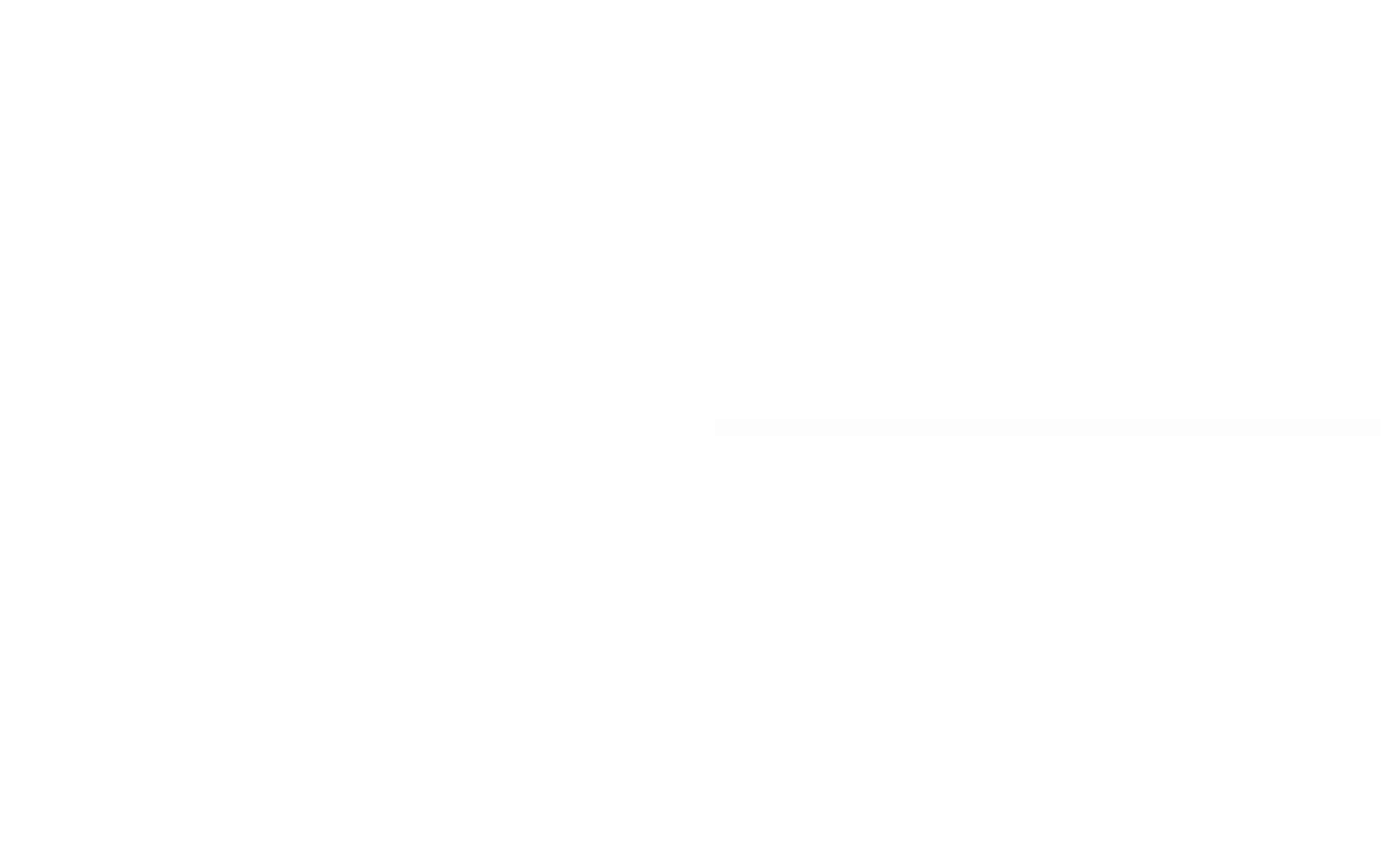